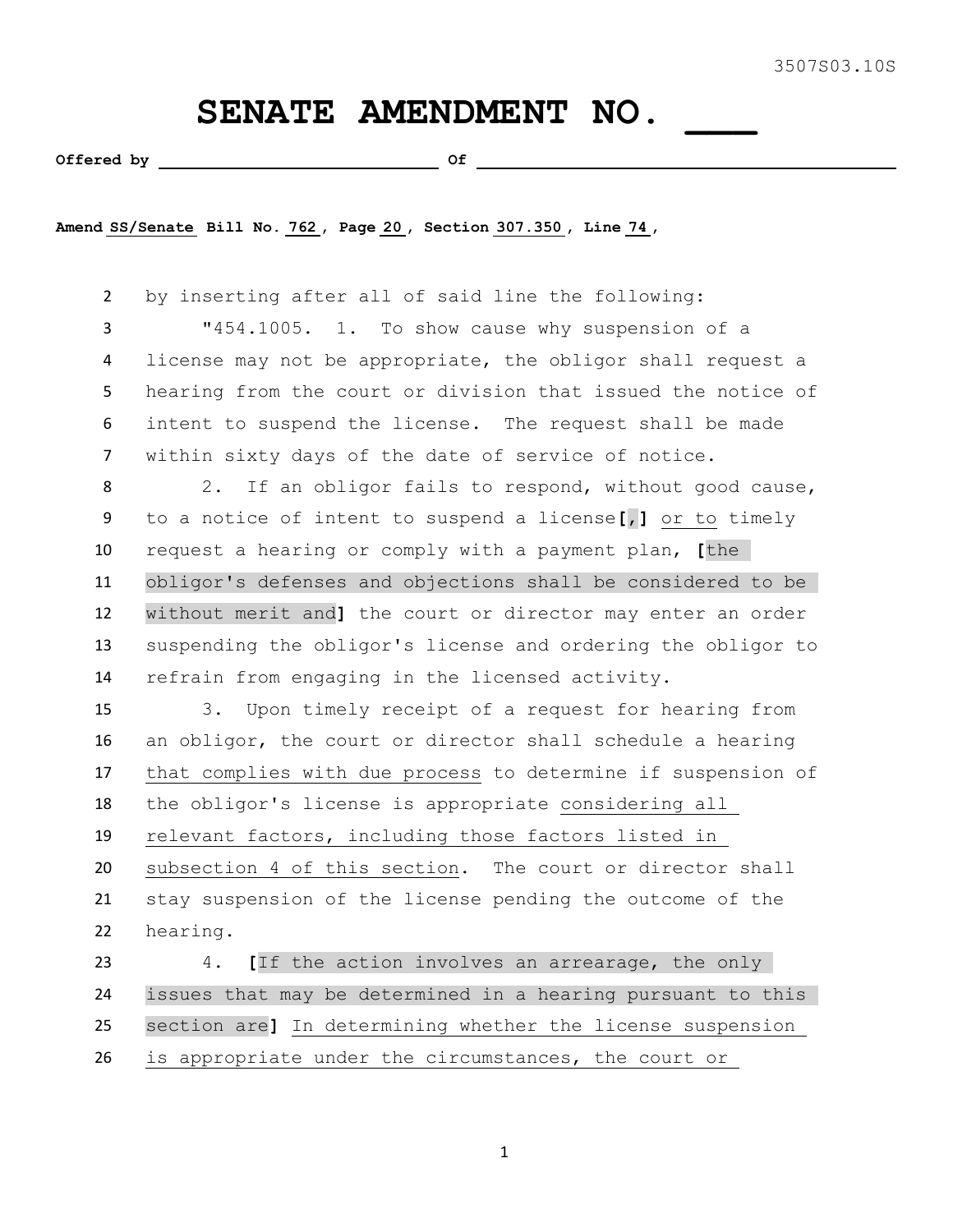| 27 | director shall consider and issue written findings of fact   |
|----|--------------------------------------------------------------|
| 28 | and conclusions of law within thirty days following the      |
| 29 | hearing regarding the following:                             |
| 30 | The identity of the obligor;<br>(1)                          |
| 31 | (2)<br>Whether the arrearage is in an amount greater than    |
| 32 | or equal to three months of support payments or two thousand |
| 33 | five hundred dollars, whichever is less, by the date of      |
| 34 | service of a notice of intent to suspend; [and]              |
| 35 | (3)<br>Whether the obligor has entered a payment plan.       |
| 36 | If the action involves a failure to comply with a subpoena   |
| 37 | or order, the only issues that may be determined are the     |
| 38 | identity of the obligor and whether the obligor has complied |
| 39 | with the subpoena or order;                                  |
| 40 | Whether the obligor had the ability to make the<br>(4)       |
| 41 | payments that are in arrearage;                              |
| 42 | (5)<br>Whether the obligor has the current ability to        |
| 43 | make the payments;                                           |
| 44 | The reasons the obligor needs the license,<br>(6)            |
| 45 | including, but not limited to:                               |
| 46 | Transportation of family members to and from work,<br>(a)    |
| 47 | school, or medical treatment;                                |
| 48 | Transportation of the obligor or family members to<br>(b)    |
| 49 | extra curricular activities; or                              |
| 50 | A requirement for employment;<br>(C)                         |
| 51 | Whether the obligor is unemployed or underemployed;<br>(7)   |
| 52 | (8)<br>Whether the obligor is actively seeking employment;   |
| 53 | (9)<br>Whether the obligor has engaged in job search and     |
| 54 | job readiness assistance, including utilization of the state |
| 55 | employment database website;                                 |
| 56 | Whether the obligor has a physical or mental<br>(10)         |
| 57 | impairment affecting his or her capacity to work; and        |
| 58 | Any other relevant factors that affect the<br>(11)           |
| 59 | obligor's ability to make the child support payments.        |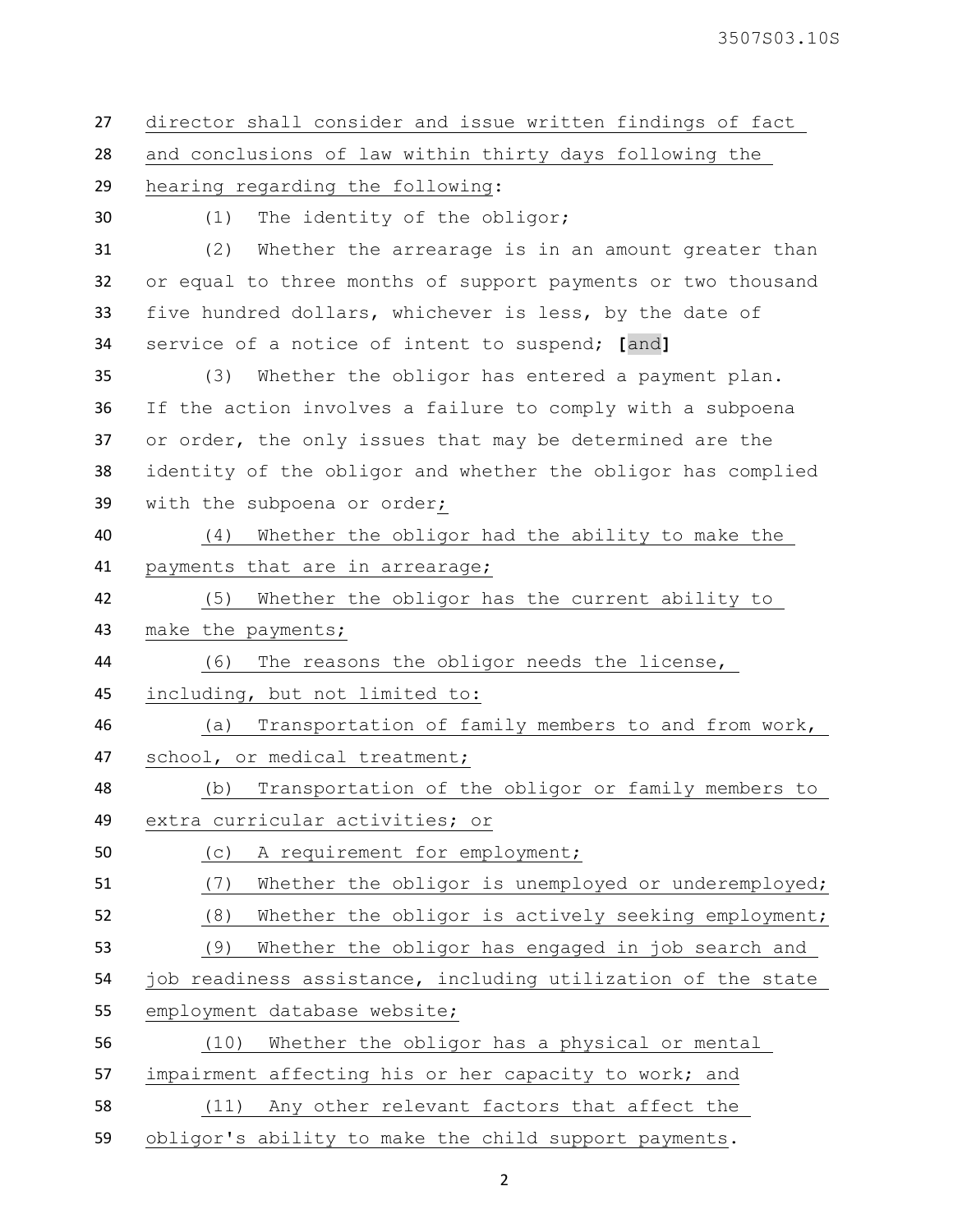| 60 | 5. If the court or director, after the hearing,              |
|----|--------------------------------------------------------------|
| 61 | determines that the obligor has failed to comply with the    |
| 62 | child support payment obligation and an arrearage exists in  |
| 63 | excess of two thousand five hundred dollars for good cause,  |
| 64 | then the court or director shall not issue an order          |
| 65 | suspending the obligor's license and ordering the obligor to |
| 66 | refrain from engaging in the licensed activity or, if an     |
| 67 | order is in place, shall stay such order. Good cause may     |
| 68 | include loss of employment, excluding voluntarily quitting   |
| 69 | or a dismissal due to poor job performance or failure to     |
| 70 | meet a condition of employment; catastrophic illness or      |
| 71 | accident of the obligor or a family member; severe inclement |
| 72 | weather, including a natural disaster; or the obligor        |
| 73 | experiences a family emergency or other life-changing event, |
| 74 | including divorce or domestic violence.                      |

 6. If the court or director, after hearing, determines that the obligor has failed, without good cause, to comply with any of the requirements in subsection 4 of this section, the court or director shall issue an order suspending the obligor's license and ordering the obligor to refrain from engaging in the licensed activity.

 **[**6.**]** 7. The court or division shall send a copy of the order suspending a license to the licensing authority and the obligor by certified mail.

 **[**7.**]** 8. The determination of the director, after a hearing pursuant to this section, shall be a final agency decision and shall be subject to judicial review pursuant to chapter 536. Administrative hearings held pursuant to this section shall be conducted by hearing officers appointed by the director of the department pursuant to subsection 1 of section 454.475.

 **[**8.**]** 9. A determination made by the court or division pursuant to this section is independent of any proceeding of